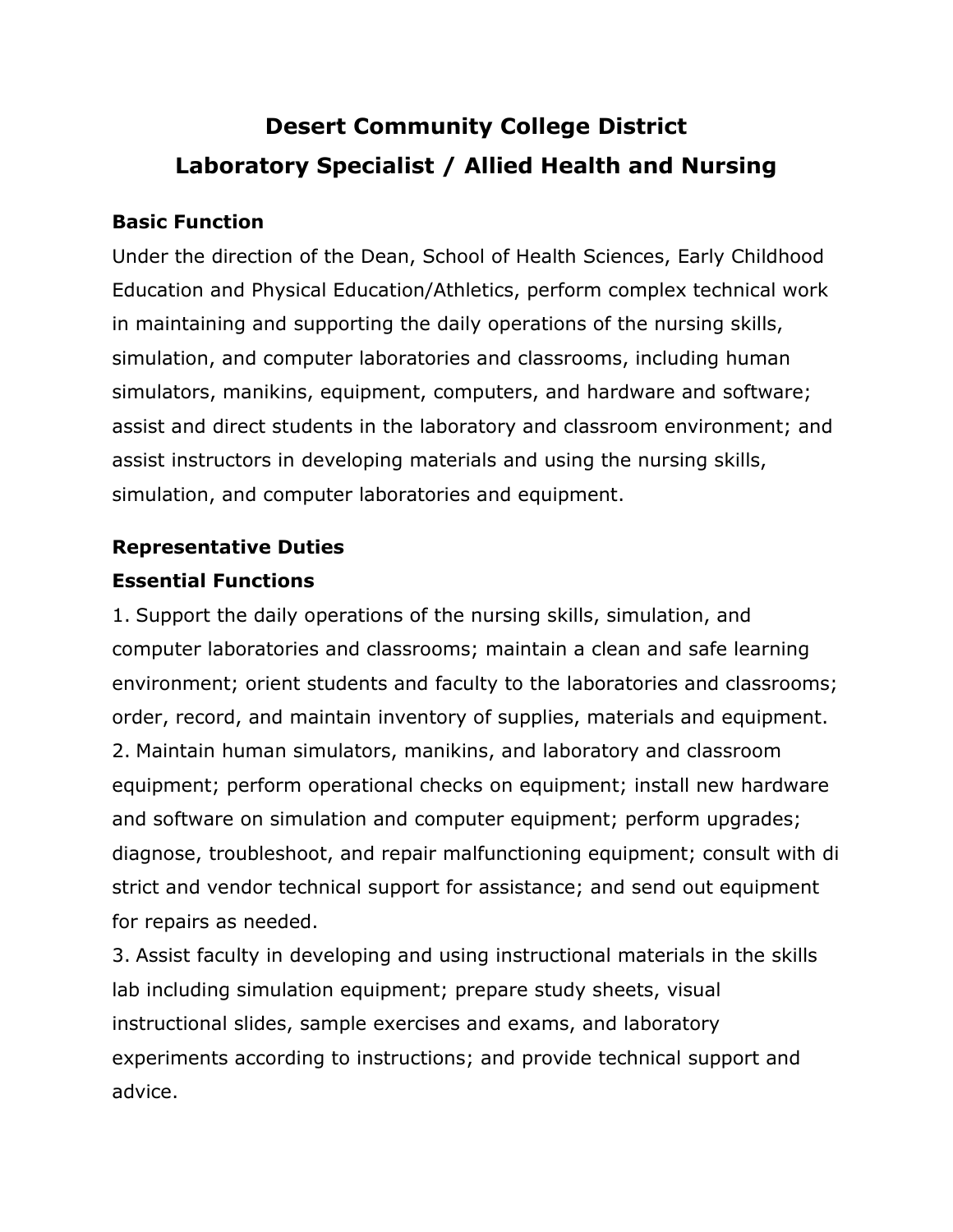4. Prepare the setup of specific skills labs for instructional purposes.

5. Assist students with computerized integrated testing.

6. Assist instructors with skills testing.

7. Assist Director with the selection of appropriate software and training materials for various labs: communicate with vendors as directed: set up media equipment for presentations: assist with the development and implementation of training materials and activities for end users.

8. Assist Director of Nursing and Allied Health to assure compliance with regulatory agencies.

9. Assist and monitor students in the use of a variety of equipment and instruments; assure student compliance with policies, procedures, and safety precautions; assist students in resolving technical experimentation problems; and administer and record student evaluations of the exercises.

10. Maintain records of student attendance in the Nursing Skills Lab.

11. Perform pre-simulation activities including programming patient scenarios, preparing scenario props and the control room for simulation, lab or classroom activity; manipulate simulators during exercise; perform post simulation activities including operating debriefing equipment; restore lab to pre-scenario conditions; provide technical evaluation of experiences; and make recommendations for improvement.

12. Develop and maintain procedures and policy manuals for the laboratories; assist in the development of standardized laboratory procedures; assist with the development of in-house software applications; maintain laboratory documentation; and advise faculty and staff of schedules, maintenance, equipment failures, and alternatives.

13. Gather data and assist in the preparation of reports and budgets; monitor expenditures and budgets; maintain technical reference library; and assist in maintenance of the division website.

14. Perform and maintain an annual inventory of nursing skills lab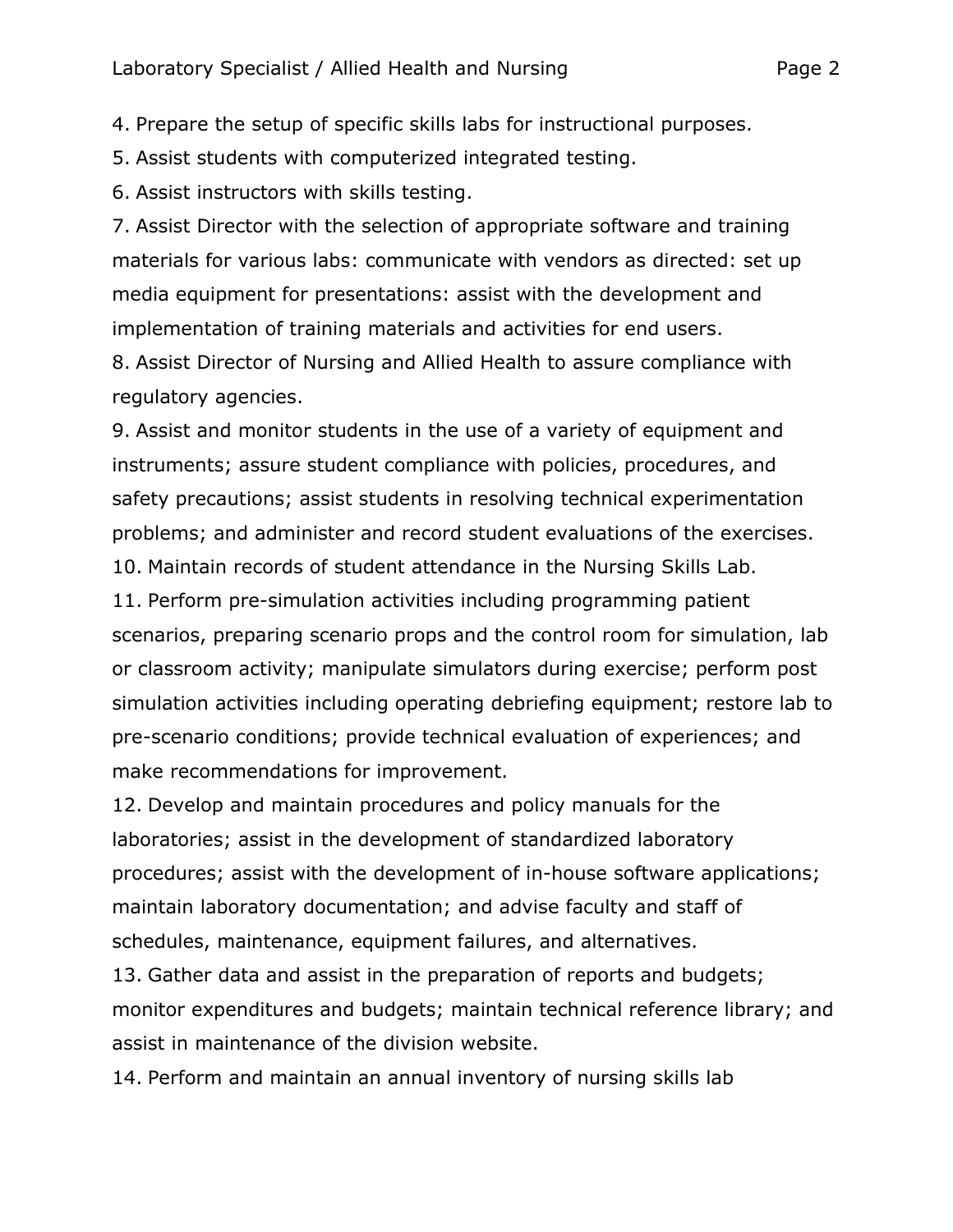equipment and supplies.

# **Other Functions**

15. Maintain competencies in technology and best practices for the laboratories, classrooms, and related equipment. Participate in and attend training and conferences. Make recommendations for design of laboratories and purchase of new technology and equipment.

- 16. Attend nursing faculty and committee meetings as necessary.
- 17. Attend nursing course meetings as necessary.
- 18. Perform other related duties as assigned.

# **Knowledge and Abilities**

# **Knowledge of**

Current concepts. principles and practices of nursing clinical procedures associated with the treatment of all patients. Principles, practices, procedures, operation, and repair of laboratory, apparatus, and equipment in the nursing labs; audio visual equipment and tools; operation, maintenance and installation of computer hardware and software; basic medical terminology and abbreviations; anatomy and physiology; operational characteristics of electromechanical and pneumatic equipment and devices; office procedures. methods, and equipment including software applications such as word processing, spreadsheets, databases, email, calendar, and presentations; record-keeping techniques; correct English usage, grammar, punctuation and vocabulary; oral and written communication skills; interpersonal skills using tact, patience, and courtesy.

# **Ability to**

Perform complex technical task in a laboratory and classroom setting interacting with students, faculty and staff; analyze, troubleshoot and resolve technical problems with hardware and software; demonstrate the proper use of specialized equipment; operate, maintain, and repair